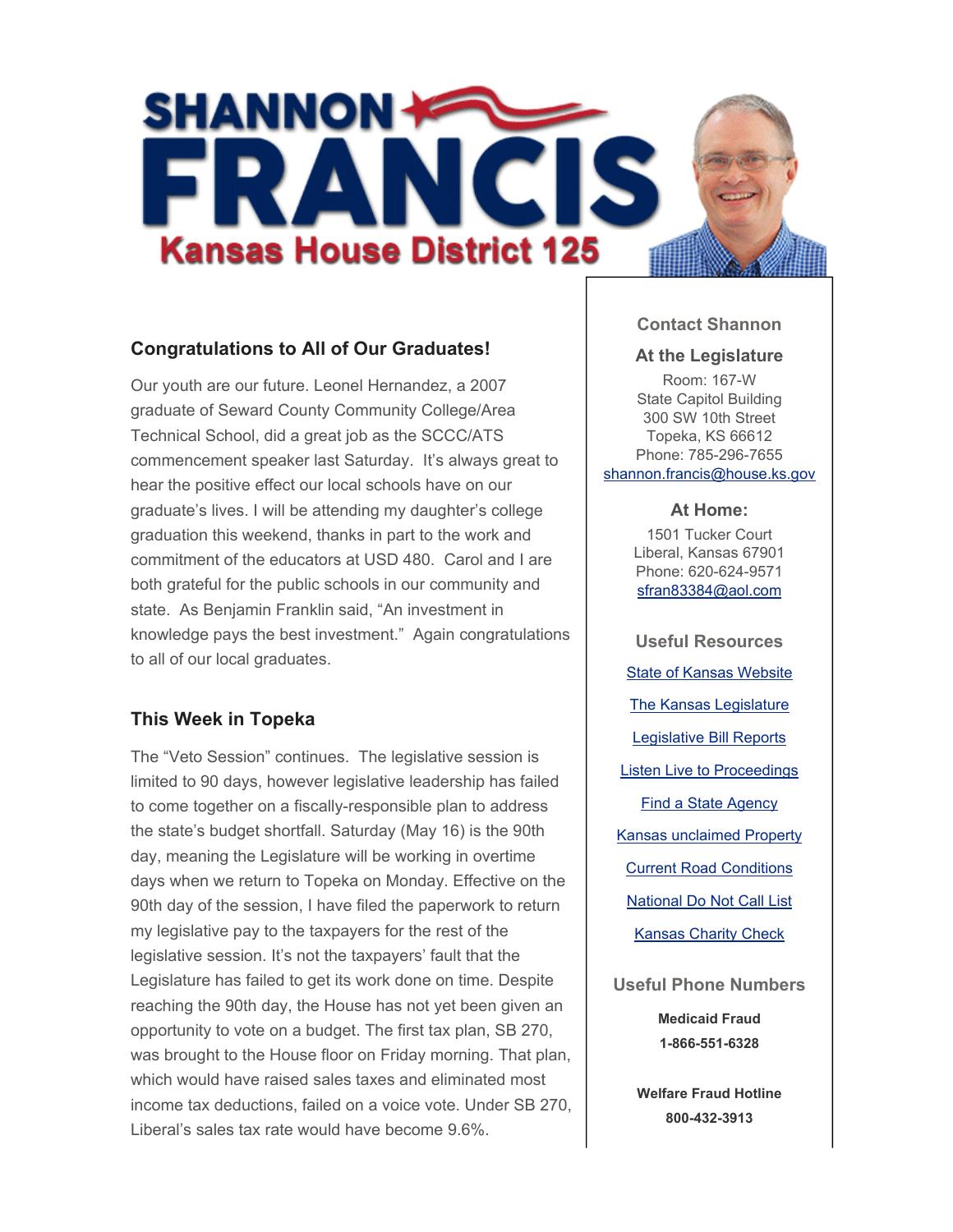Unfortunately, this isn't the end of it. There are more plans in the works that would increase the cost of gasoline, increase sales tax on most items we buy, and increase taxes on health insurance policies. On the Senate side, numerous proposals have been debated in tax committee that would drastically increase taxes on the agriculture community. So far, these proposals have failed to pass out of committee.



**(click on image to view larger version)**

As a result of continued negotiations, the state has reached a compromise with Uber on how to handle insurance requirements and background checks for Uber and other ride-sharing drivers. The comprise plan is expected to come to the House floor next week for a vote.

Much of the rest of the week has been spent voting on conference committees for bills with differences between the Senate and House. The following conference committee reports were passed by the House: House Substitute for SB 91 regarding renewable energy portfolio requirements, HB 2233 establishing a state plan to comply with the Federal Clean Power Plan, and HB 2154 regarding Veterans and Military Personnel Issues.

Thank you for the opportunity to serve. During the session please contact me any time. My email is Shannon.francis@house.ks.gov. Please do not use my

**Department On Aging 800-432-3535**

**Child/Adult Abuse Hotline 800-922-5330**

**Child & Family Services 888-369-4777**

**Consumer Protection 800-423-2310**

**Crime Tip Hotline 800-252-8477**

**Crime Victim Assistance 800-828-9745**

> **Gov- Brownback 800-748-4408**

**Highway Road Conditions 511 (in Kansas)**

> **Housing Hotline 800-752-4422**

**KanCare Assistance 866-305-5147**

> **Kansas Lottery 800-544-9467**

**Legislative Hotline 800-432-3924**

**Mental Health Services 888-582-3759**

**School Safety Hotline 877-626-8203**